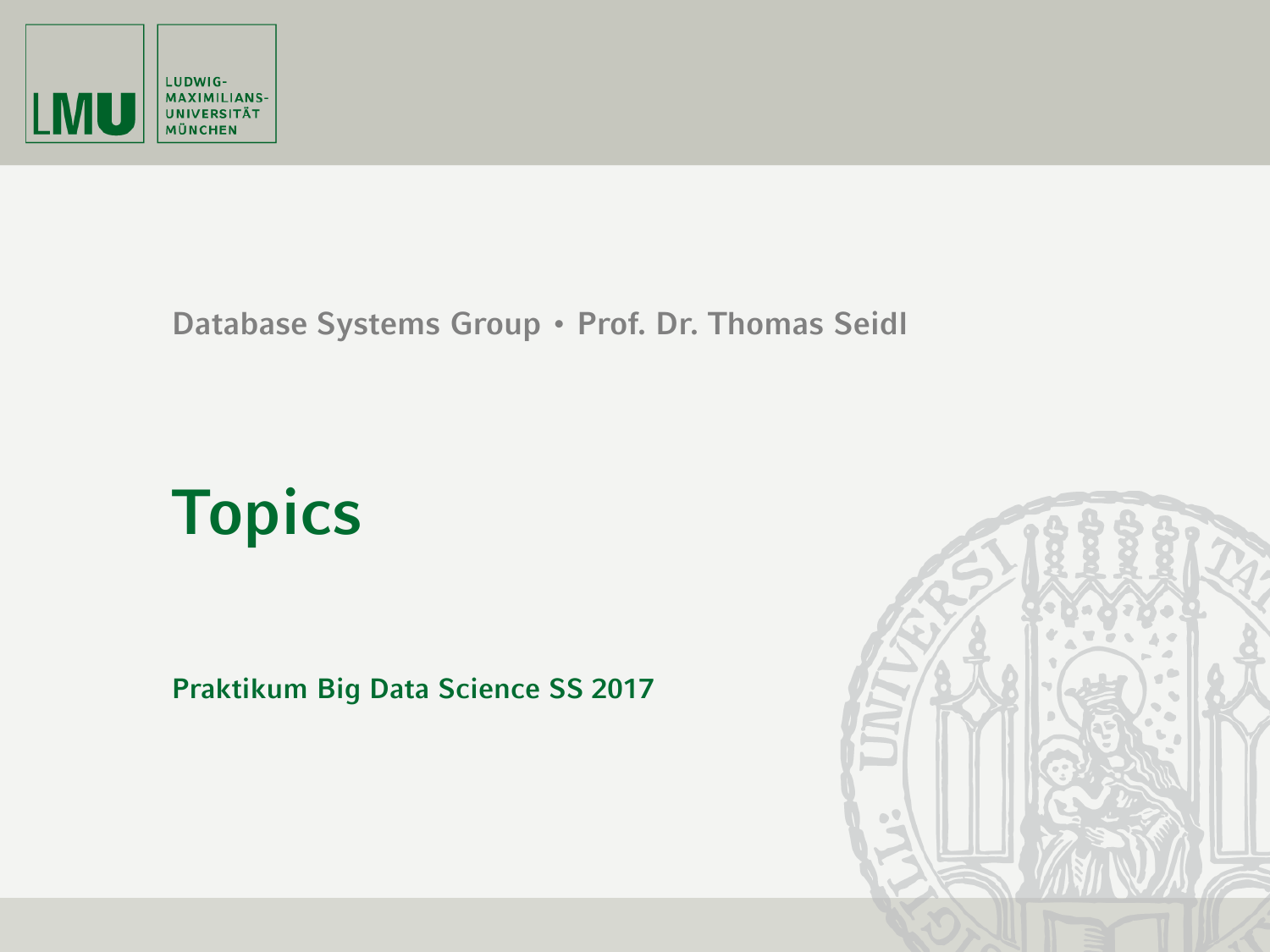

- Topics
	- 1. Subspace Clustering
	- 2. Search Engine
	- 3. Graph Learning
	- 4. Small Data
- Groups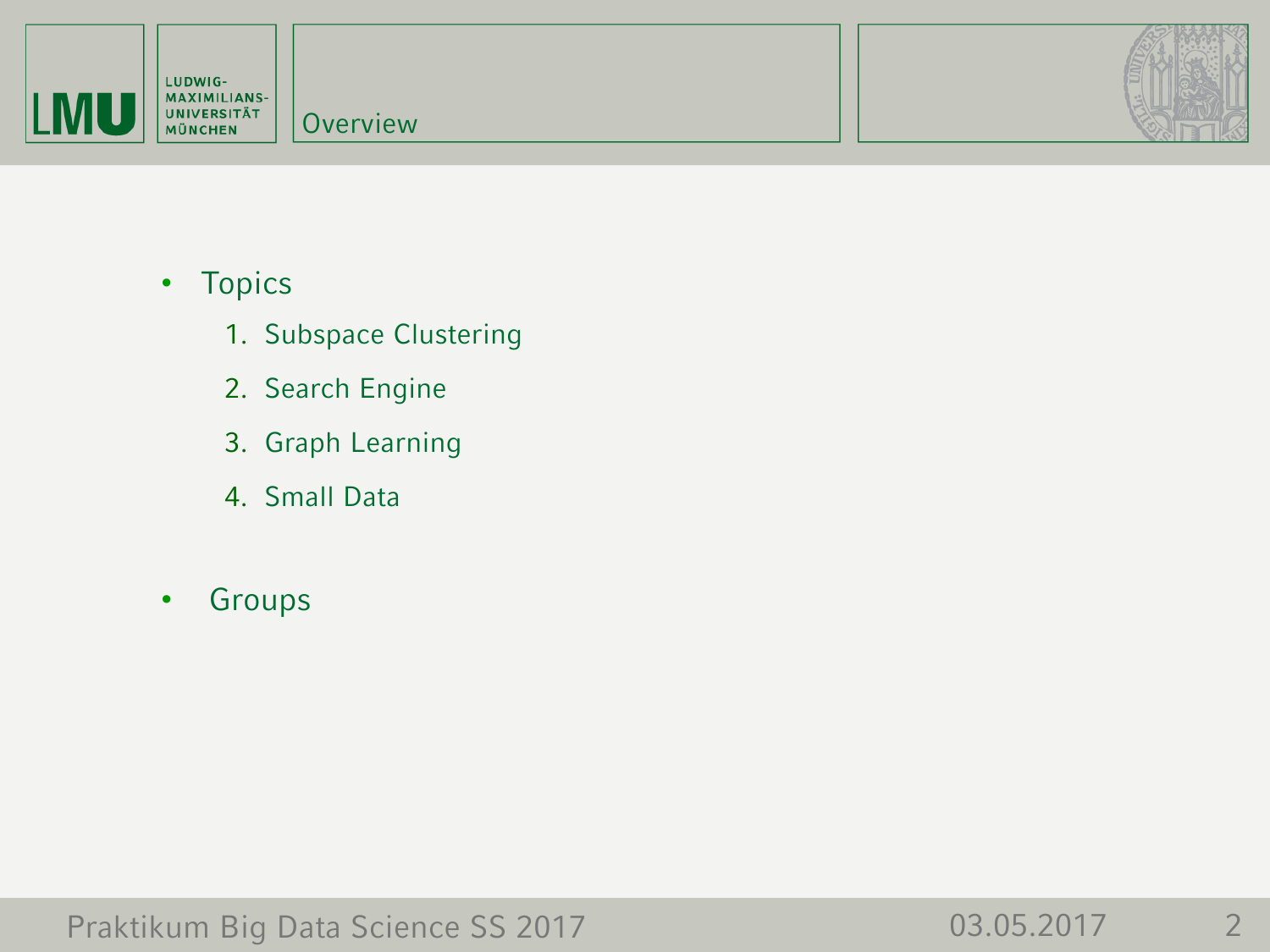



- In **KDD1** and **KDD2**:
	- learned several clustering models and algorithms
		- Density based, partitioning, hierarchical clustering
		- Subspace clustering (e.g. SUBCLU, CLIQUE)
		- Projected clustering (e.g. PROCLUS. PREDECON)
		- Correlation clustering (e.g 4C, CASH)



- In **Big Data Management & Analytics**:
	- Learned about map-reduce
	- Had map-reduce variant of k-means



## Praktikum Big Data Science SS 2017 103.05.2017 13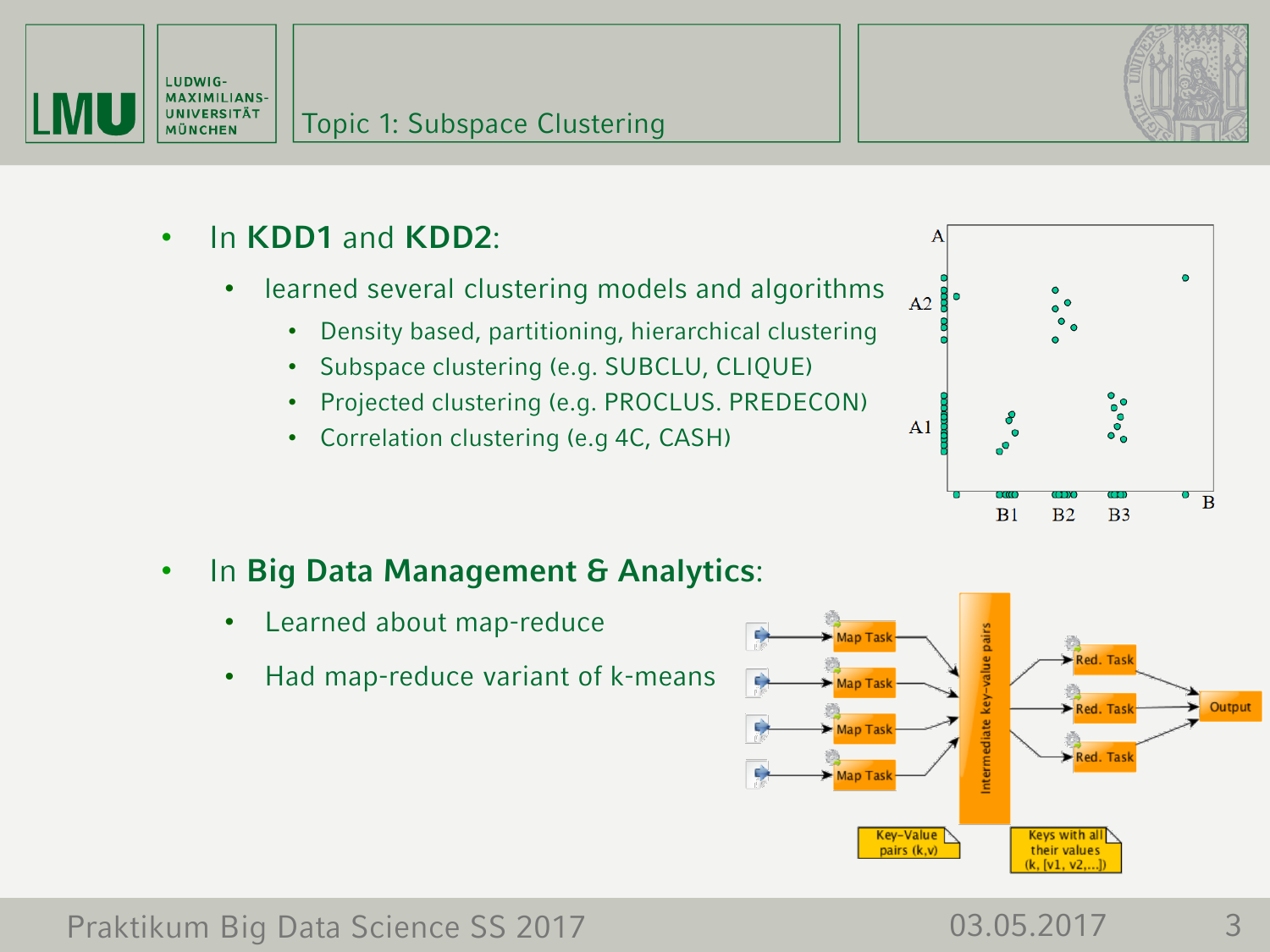



- $P3C^+ MR$ 
	- A projected/subspace clustering algorithm
	- Suitable for large data sets in high-dimensional spaces
	- Extends P3C by map-reduce
	- Source:
		- Fries, S., Wels, S., & Seidl, T. (2014).
		- Projected Clustering for Huge Data Sets in MapReduce.
		- *International Conference on Extending Database Technology*, 49–60.

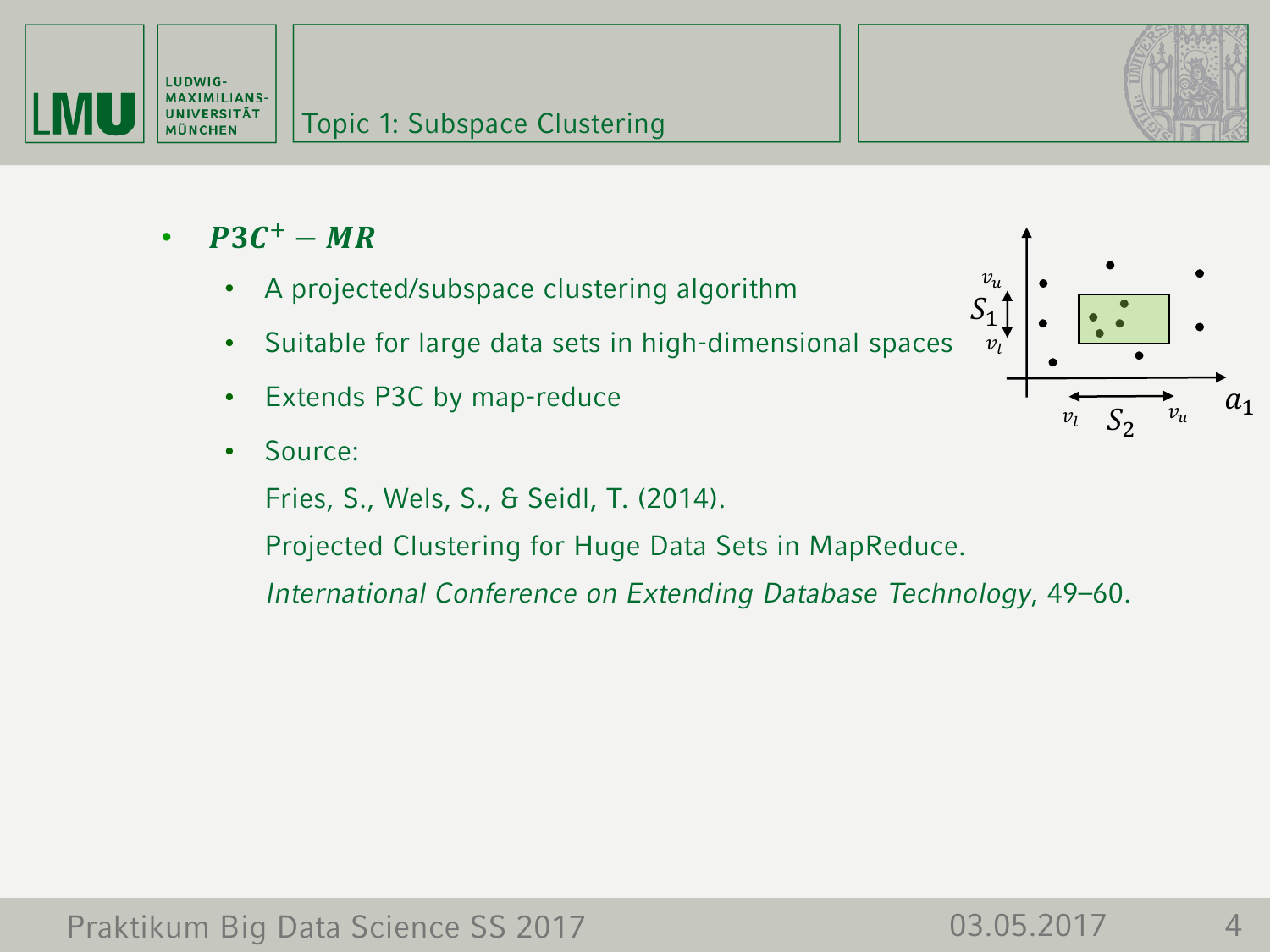



- **Primary objectives**:
	- Read and unterstand the  $P3C<sup>+</sup> MR$  paper and write a 'documentation' of how the algorithm works
	- Identify major steps/tasks of the algorithm
	- Implement the described map-reduce variant
	- Evaluate the algorithm
	- Create a UI in which the algorithm can be executed on input files (e.g. \*.csv) and returns a visualization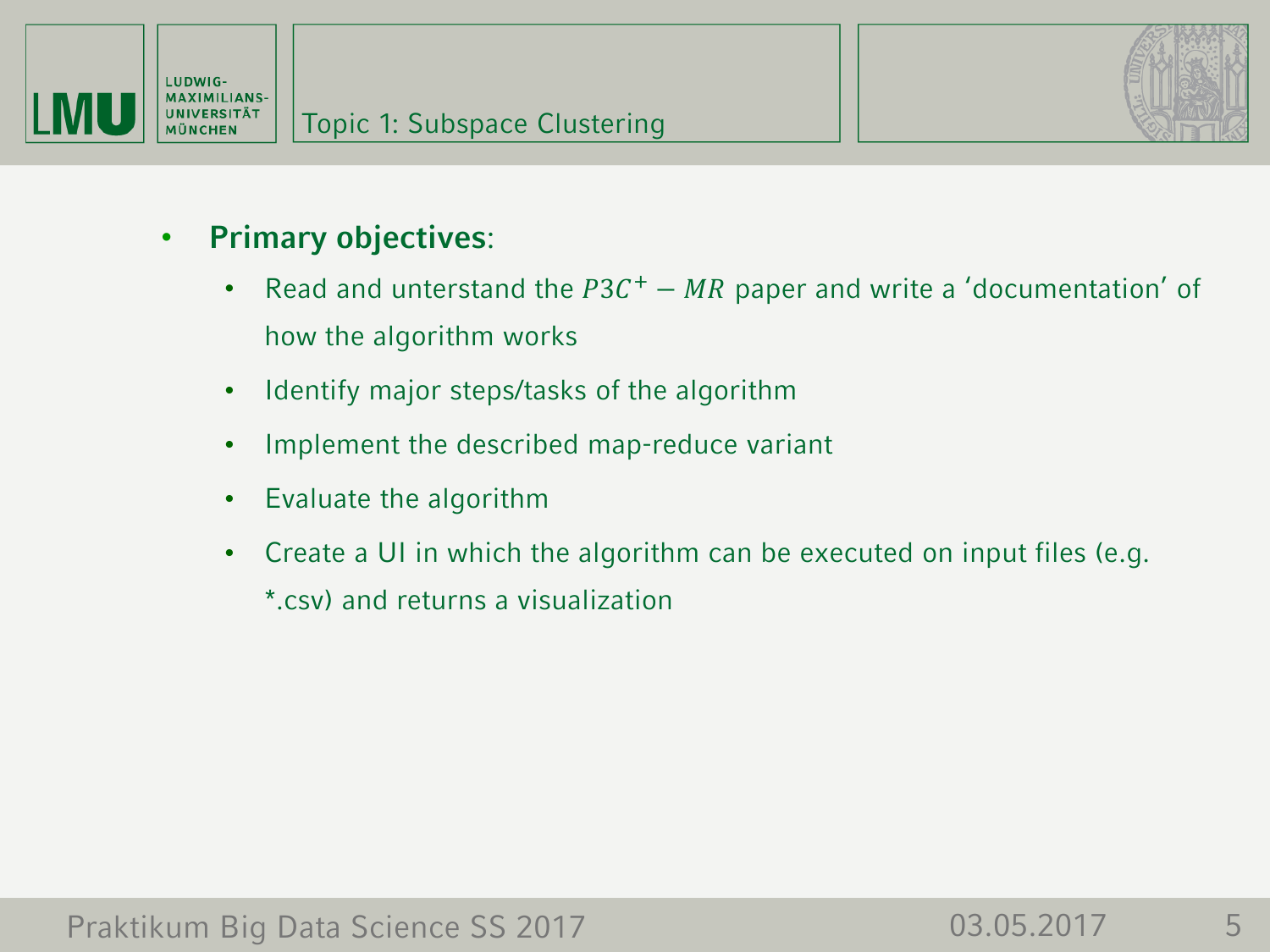



- Internet has a huge amount of text (and information)
- How can we retrieve the information we are looking for? => Search Engine
- Implement our own Search Engine using Apache Flink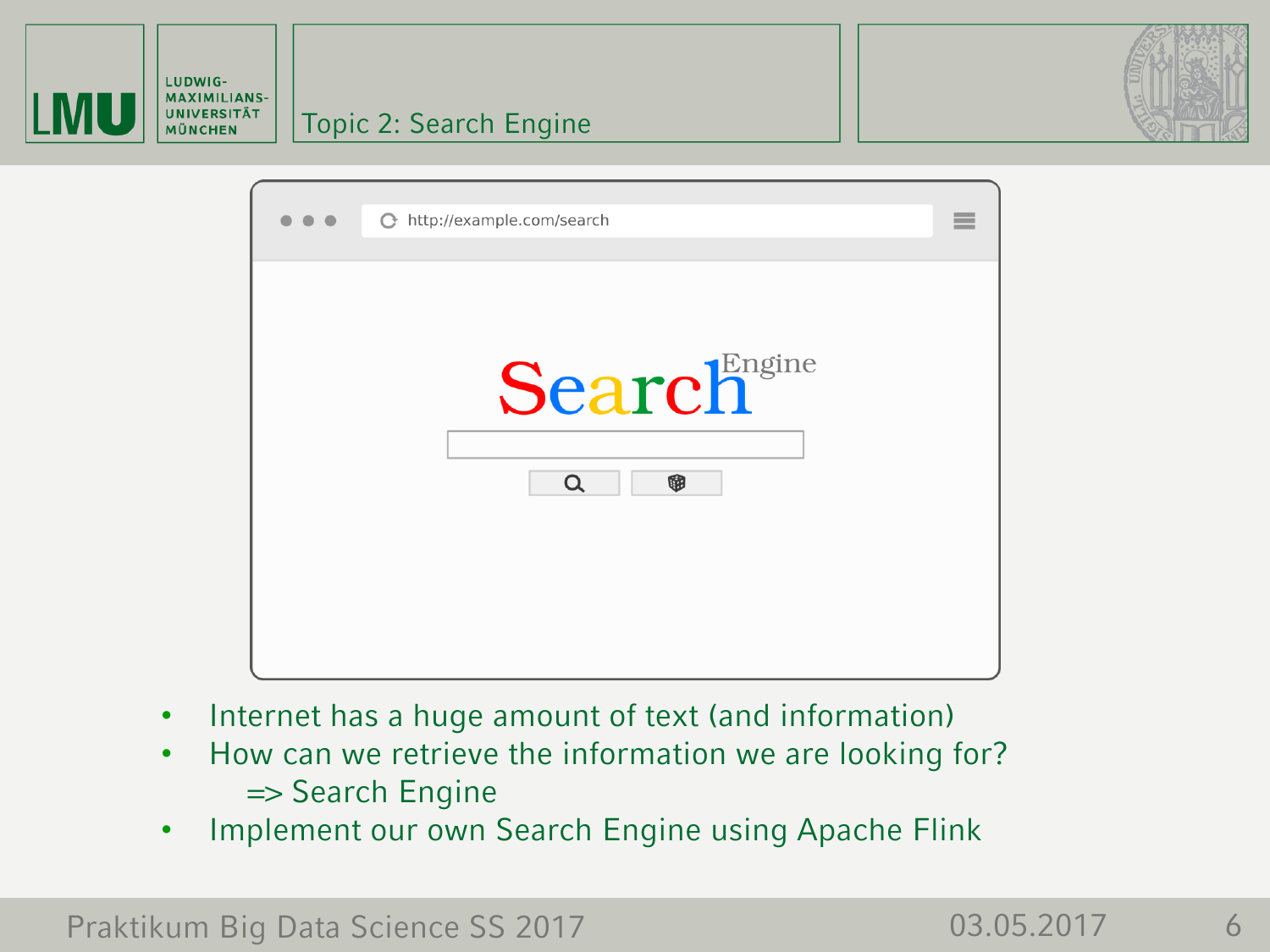



- Implement a new search engine in a specific context
	- StackOverflow
	- Patent Dataset
	- Another dataset?
- Apply standard Information Retrieval algorithms (e.g. BM25 Score)

$$
BM25(d_j, q_{1:N}) = \sum_{i=1}^{N} IDF(q_i) \frac{TF(q_i, d_j)(k+1)}{TF(q_i, d_j) + k(1 - b + b \frac{|d_j|}{L})}
$$

- Use Information Extraction to find synonyms and improve the search engine
- Implement Question Answering (e.g. AskMSR)
- Search for the person who can be asked to answer this question, if no result satisfies the user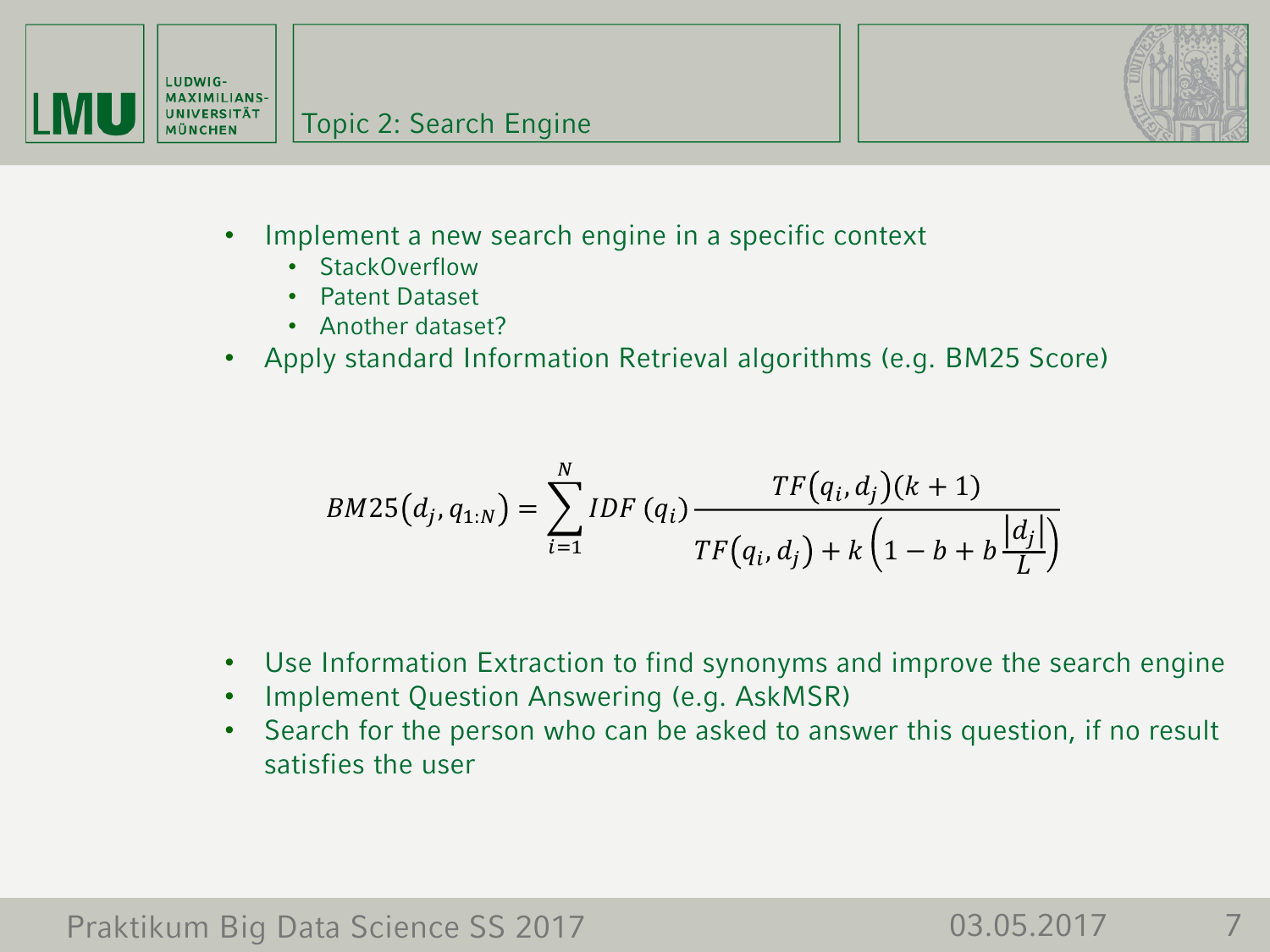



- Expected outcome:
	- Search algorithm (Okapi BM25) implemented in Flink
	- Query website
	- Information Retrieval/Extraction in Flink
	- Question answering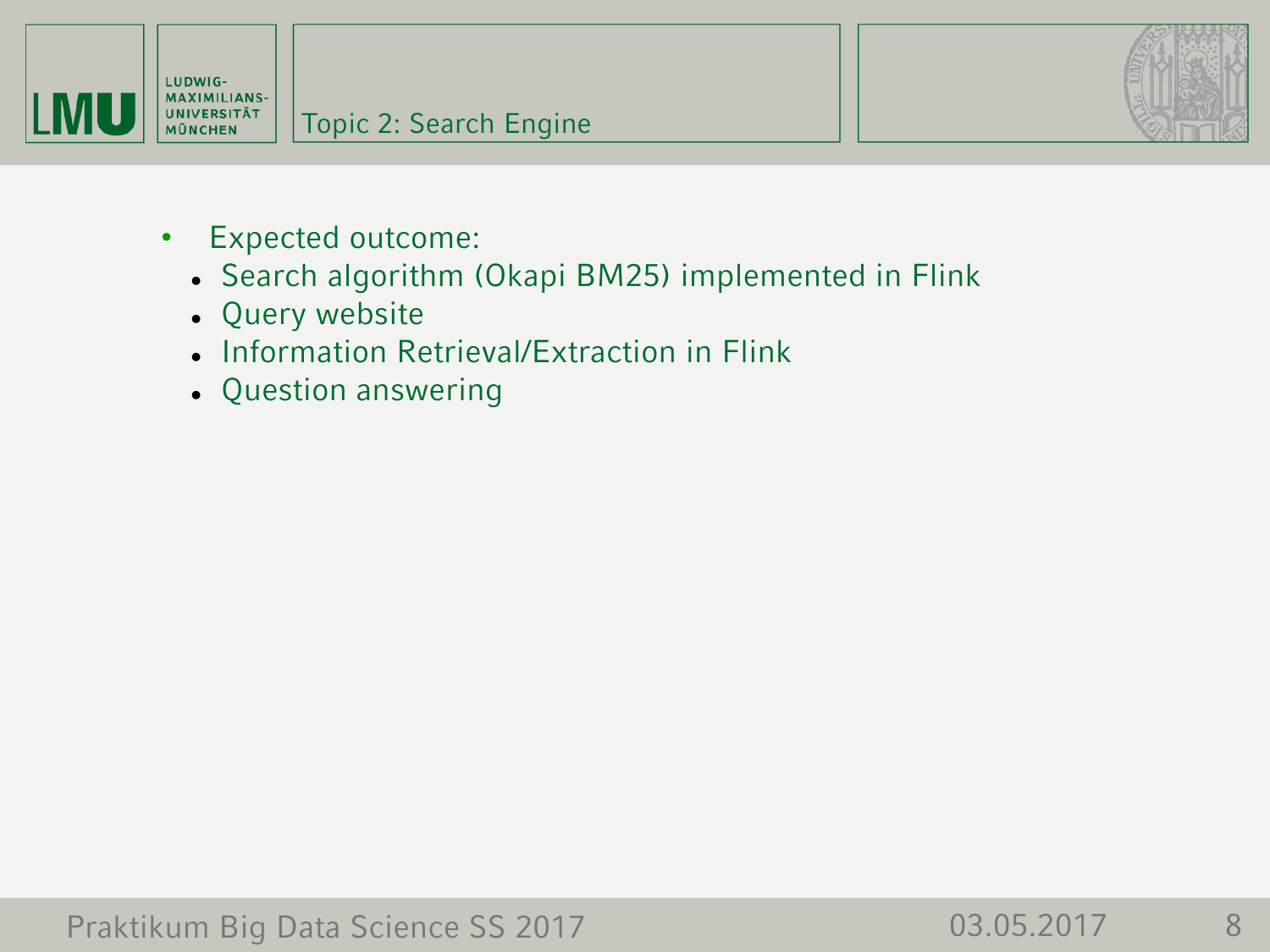



- Lots of interesting data has an intrinsic graph structure, e.g.
	- Social networks, sensor networks, citation networks, ...
- Typical graph learning tasks include
	- Node classification, link prediction, content recommendation, …
- For these learning taks, it is useful to first learn a latent vector space embedding of the nodes based on the graph structure
	- Learned node vectors can further be combined with other node features



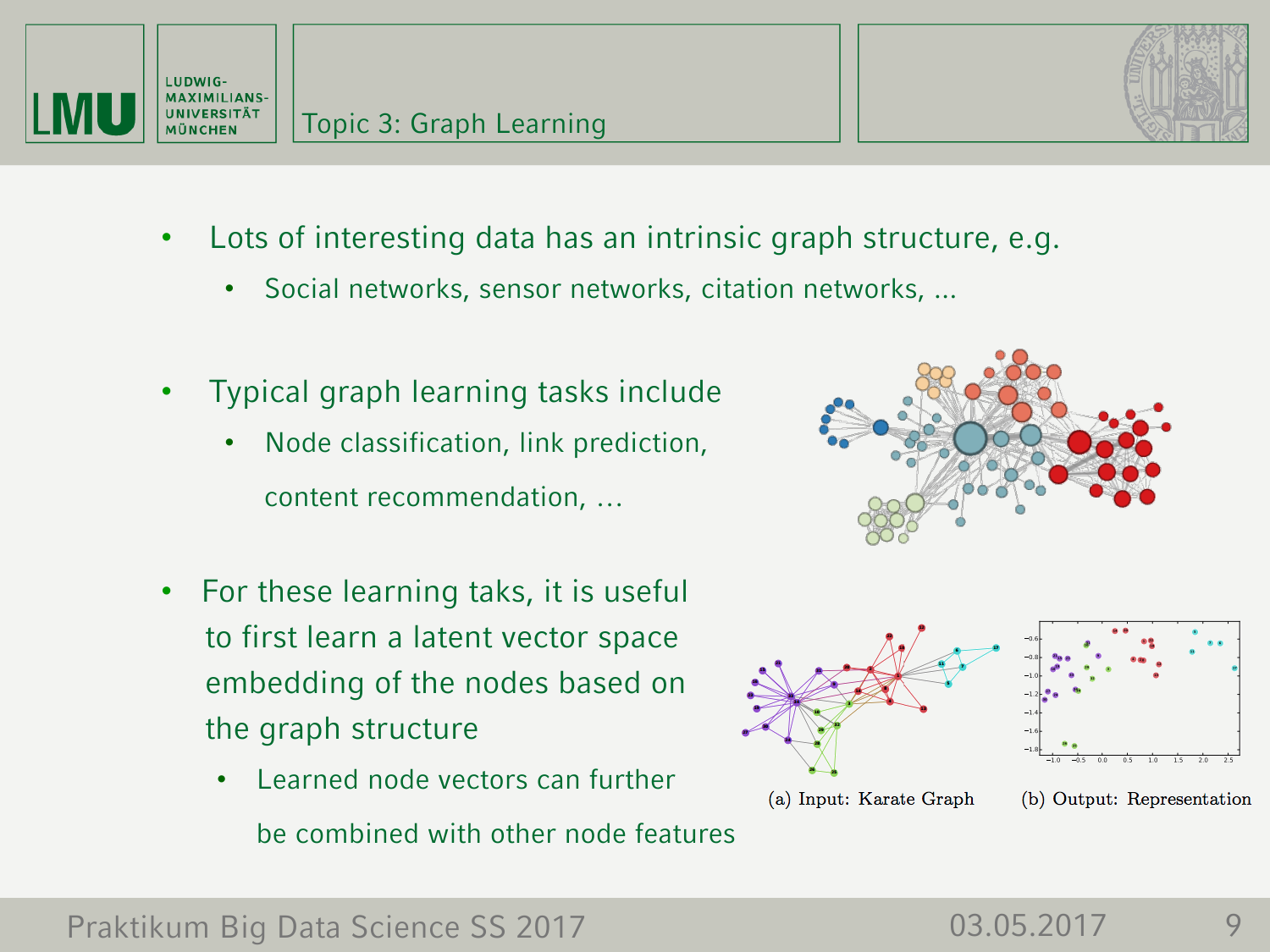



- Deepwalk
	- Based on word embedding algorithm *word2vec* from NLP
		- Word representations are learned based on their context (Distributional Hypothesis - words in similar contexts are similar):

… how to stop **puppy** from *barking*… … *barking* **dog** stole my sleep…

• Adaptation to learn graph node embeddings by sampling random walks to form "sentences"



 $B \rightarrow A \rightarrow C \rightarrow D \rightarrow F \rightarrow D \rightarrow C$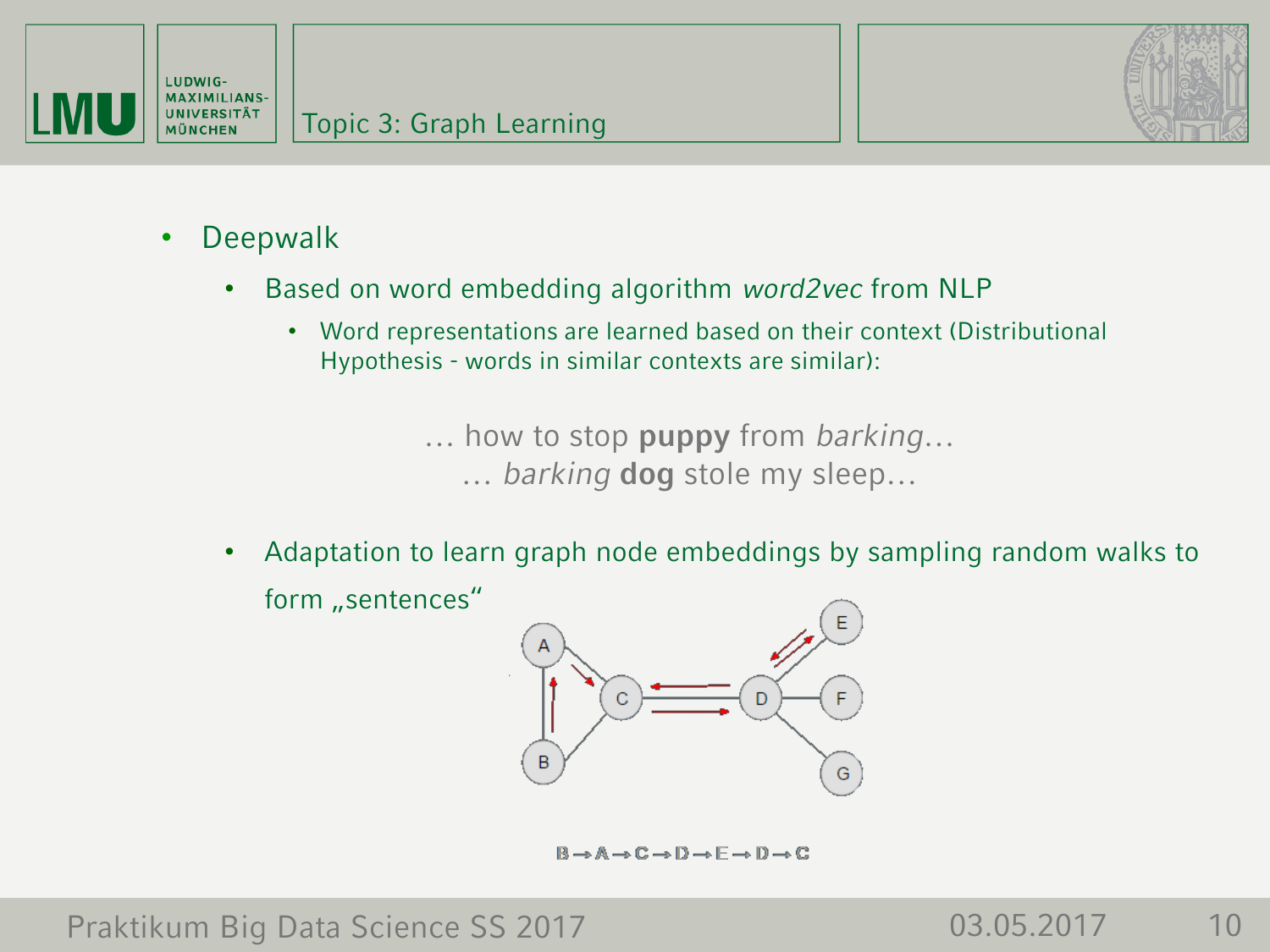



- Goals
	- Get familiar with Flink's graph API "Gelly"
	- Prepare the Deepwalk algorithm and related theory
	- Implement the Deepwalk algorithm in Apache Flink
	- Improve and optimize your implementation (and try different variations)
	- Evaluate your implementations
	- (Implement a stream version of the algorithm)
	- Think of an interesting use case
		- Apply your node embedding algorithm and solve a subsequent learning task on a real dataset (e.g. embedding of web graph and recommendation of similar websites)
	- Prepare a demo framework for your use case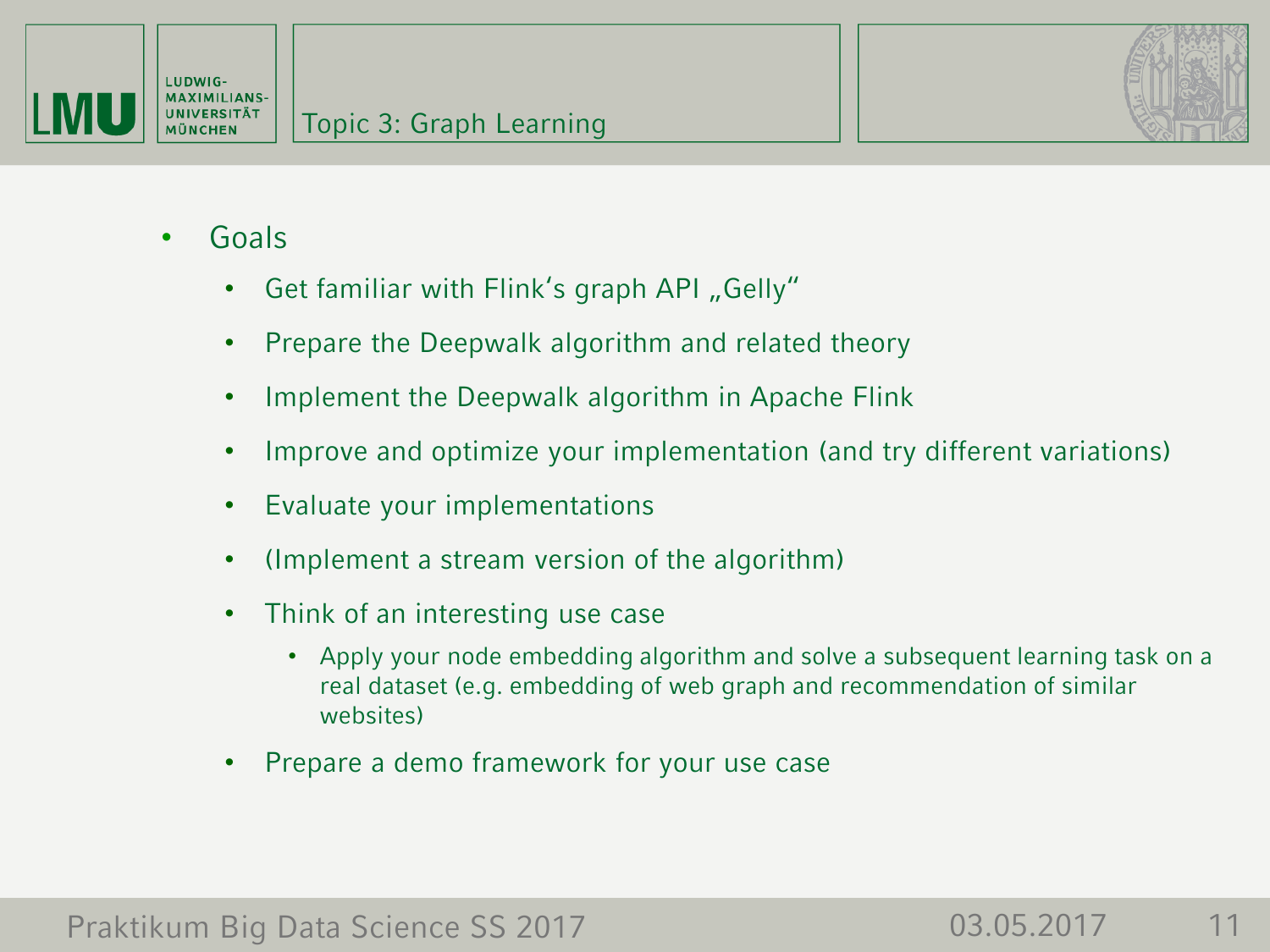



- Resources
	- Papers
		- Perozzi, Bryan, Rami Al-Rfou, and Steven Skiena. "**Deepwalk**: Online learning of social representations." *Proceedings of the 20th ACM SIGKDD international conference on Knowledge discovery and data mining*. ACM, 2014.
		- Grover, Aditya, and Jure Leskovec. "**node2vec**: Scalable feature learning for networks." *Proceedings of the 22nd ACM SIGKDD International Conference on Knowledge Discovery and Data Mining*. ACM, 2016.
		- Intuition on **word2vec**:<https://deeplearning4j.org/word2vec>
	- Datasets
		- <https://snap.stanford.edu/data/index.html>
		- <http://konect.uni-koblenz.de/>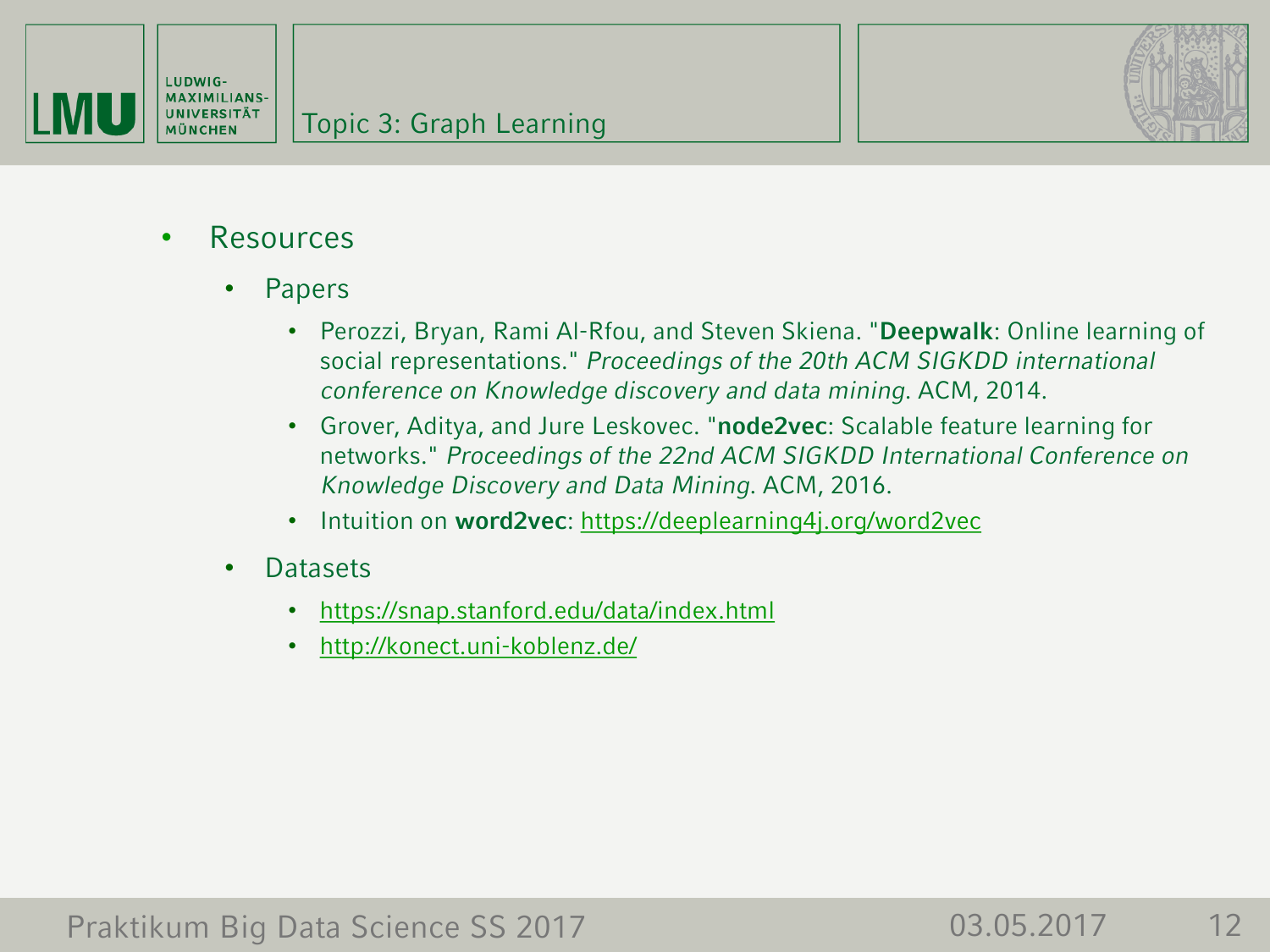

- Why should we consider distributed computation for "small data"?
	- Dataset fits in one machine
	- Model can be learned in acceptable time on one core
- Find the best solution for the problem is tricky:
	- Different models (e.g. different classification algorithms)
	- Each model has different hyperparameters (grid search)
	- Cross-validation is often necessary for "small data"
	- Variance (e.g due to the random parameters initialization)

• Apply Map-Reduce to find the best model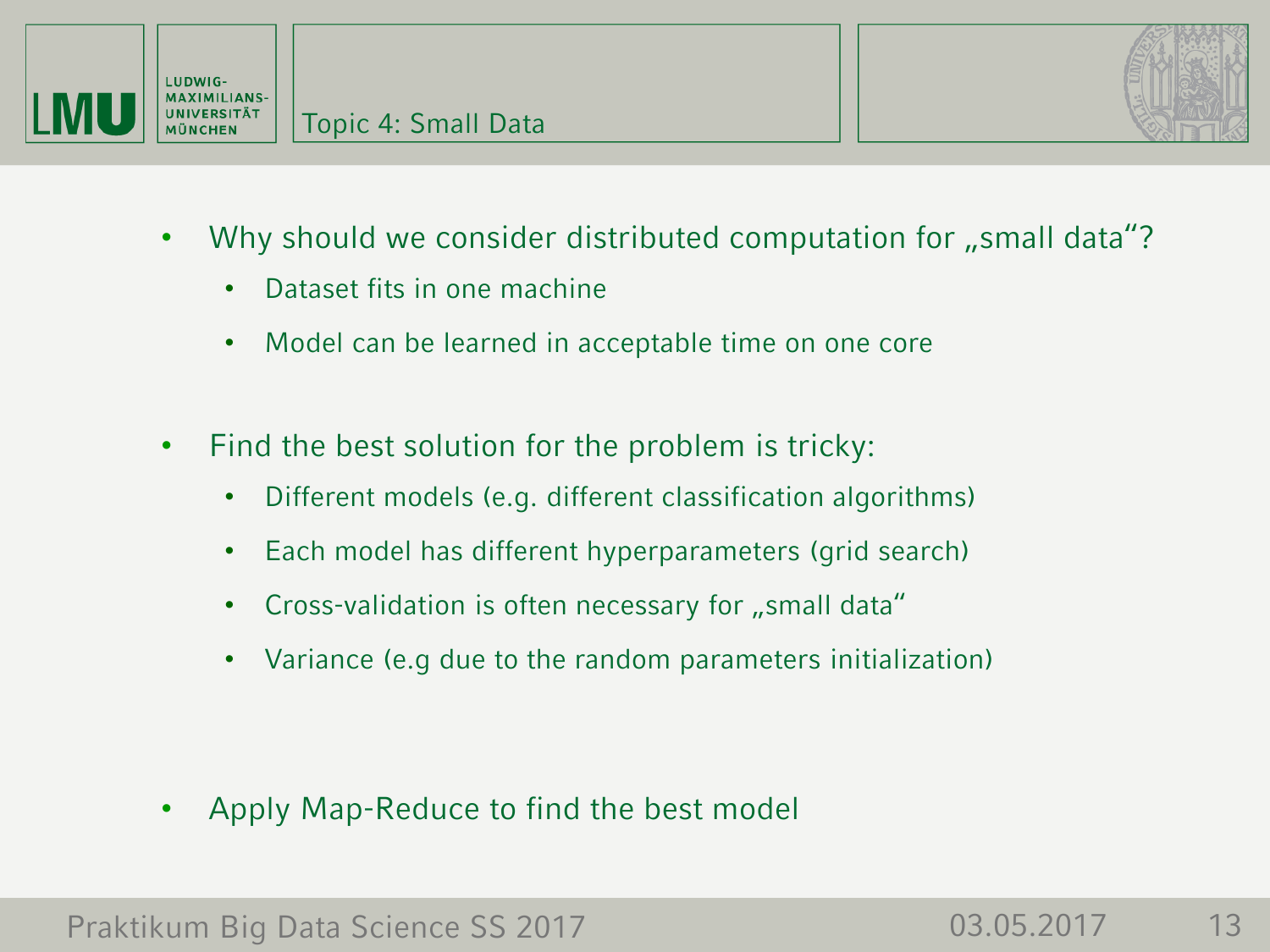



- Solve real live problem: Predict traffic flow in small road network
	- Given current travel time, predict average travel time in one hour
	- Given current tollgate traffic volume, predict average traffic volume in one hour



• KDD Cup 2017 (last submission possibility June 1st )